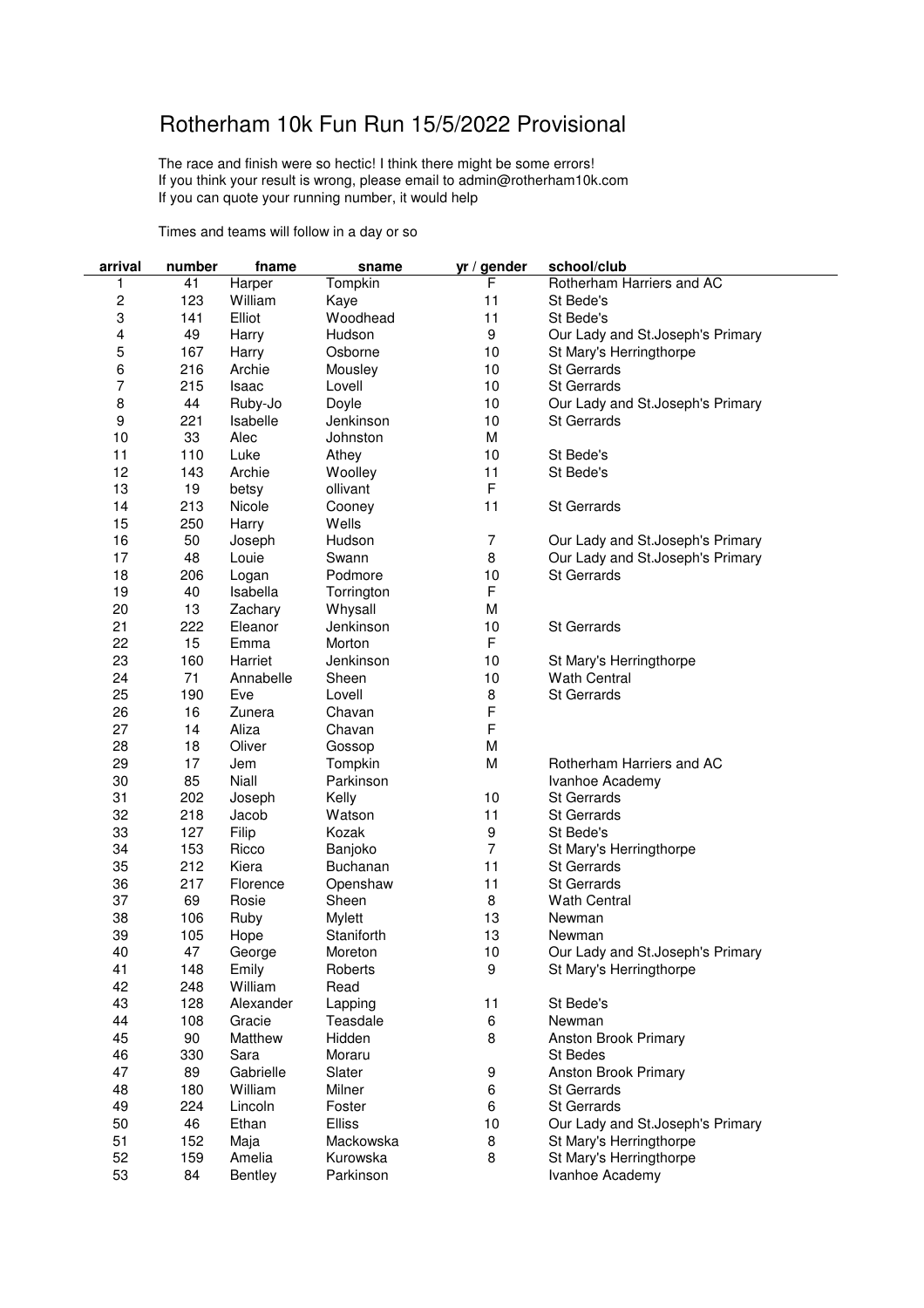| 54  | 197            | James          | Thompson       | 8              | <b>St Gerrards</b>               |
|-----|----------------|----------------|----------------|----------------|----------------------------------|
| 55  | 80             | Rohan          | Flaherty       | 7              | Ivanhoe Academy                  |
| 56  | 62             | Jasmine        | Taylor         | 6              | <b>Wath Central</b>              |
| 57  | 134            | Thomas         | Pye            | 9              | St Bede's                        |
| 58  | 30             | Isabelle       | Holehouse      | F              |                                  |
| 59  | 45             | Libby          | Barber         | 11             | Our Lady and St.Joseph's Primary |
| 60  | 237            | Oscar          | Eden           | 9              | Our Lady and St.Joseph's Primary |
| 61  | 111            | James          | Athey          | 14             | St Bede's                        |
| 62  | 142            | Penelope       | Woodhead       | 6              | St Bede's                        |
| 63  | $\overline{c}$ | Gillian        | Askew          | F              |                                  |
| 64  | 232            | Isla           | Jenkinson      | 6              | <b>St Gerrards</b>               |
| 65  | 3              | Neal           | Stockholm      | M              |                                  |
|     |                |                |                | F              |                                  |
| 66  | 34             | Kim            | Torrington     | F              |                                  |
| 67  | 5              | Callie         | Tompkin        |                |                                  |
| 68  | 78             | Megan          | Keoghan        |                | Ivanhoe Academy                  |
| 69  | 77             | Khalid         | Zuber          | 8              | Ivanhoe Academy                  |
| 70  | 35             | Rory           | Whysall        | М              |                                  |
| 71  | 146            | Eva            | Monaghan       | 10             | St Mary's Herringthorpe          |
| 72  | 201            | Josephine      | Jegede         | 10             | <b>St Gerrards</b>               |
| 73  | 55             | Sophia         | Swann          | 7              | Our Lady and St.Joseph's Primary |
| 74  | 114            | Oscar          | Cass           | 9              | St Bede's                        |
| 75  | 125            | Arabella       | Kaye           | 6              | St Bede's                        |
| 76  | 161            | Iris           | Jenkinson      | 6              | St Mary's Herringthorpe          |
| 77  | 60             | George         | Gibson         | 6              | Our Lady and St.Joseph's Primary |
| 78  | 133            | Darcy          | Page           | 10             | St Bede's                        |
| 79  | 130            | Amy            | Omafuayire     | 10             | St Bede's                        |
| 80  | 26             | Kay            | Tompkin        | F              |                                  |
| 81  | 82             | Jake           | Simpson        | 7              | Ivanhoe Academy                  |
| 82  | 199            | Florence       | Graham         | 9              | <b>St Gerrards</b>               |
| 83  | 194            | Ewan           | Norris         | 8              | <b>St Gerrards</b>               |
| 84  | 210            | Oliver         | Watson         | 10             | <b>St Gerrards</b>               |
| 85  | 235            | Lucas          | Parry          | 9              | Our Lady and St.Joseph's Primary |
| 86  | 51             | Penny          | Barber         | 8              | Our Lady and St.Joseph's Primary |
| 87  | 211            | James          | Wells          | 10             | <b>St Gerrards</b>               |
| 88  | 187            | Eiiza          | Green          | 8              | <b>St Gerrards</b>               |
|     |                |                | <b>Bulbeck</b> | 5              |                                  |
| 89  | 169            | Leonard        |                |                | <b>St Gerrards</b>               |
| 90  | 205            | Jasmine        | O'Reilly       | 9              | <b>St Gerrards</b>               |
| 91  | 219            | Ava            | Divine-Morton  | 6              | <b>St Gerrards</b>               |
| 92  | 38             | Isla           | <b>Barratt</b> | F              |                                  |
| 93  | 154            | Remi           | Banjoko        | 9              | St Mary's Herringthorpe          |
| 94  | 196            | Freddy         | Poole          | 8              | St Gerrards                      |
| 95  | 163            | Sophie         | Peace          | 5              | St Mary's Herringthorpe          |
| 96  | 249            | Maggie         | Openshaw       |                |                                  |
| 97  | 174            | Evelyn         | <b>Bulback</b> | 7              | St Gerrards                      |
| 98  | 192            | Ronnie         | Mousley        | $\overline{7}$ | St Gerrards                      |
| 99  | 11             | Leo            | <b>Butcher</b> | Μ              |                                  |
| 100 | 29             | Nell           | Ollivant       | F              |                                  |
| 101 | 195            | Mary           | Openshaw       | 8              | St Gerrards                      |
| 102 | 39             | Alys           | Denovan        | F              |                                  |
| 103 | 279            | Harry          | Wells          |                |                                  |
| 104 | 236            | Issac          | Eden           | 8              | Our Lady and St.Joseph's Primary |
| 105 | 235            | Lucas          | Parry          | 9              | Our Lady and St.Joseph's Primary |
| 106 | 63             | Maggie         | Doran          | 5              | <b>Wath Central</b>              |
| 107 | 52             | Thomas         | Hill           | 7              | Our Lady and St.Joseph's Primary |
| 108 | 58             | Lydia          | Turner         | 7              | Our Lady and St.Joseph's Primary |
| 109 | 121            | Amelia         | Johnson        | 5              | St Bede's                        |
| 110 | 204            | Keshika        | Mungra         | 8              | St Gerrards                      |
| 111 | 189            | Divine         | Jegede         | 8              | St Gerrards                      |
| 112 | 238            | Lucy           | Cempson        | 7              | Our Lady and St.Joseph's Primary |
| 113 | 344            | Mark           | Smith          |                |                                  |
| 114 | 311            |                | Hofman         |                | St Marys                         |
| 115 | 178            | Harry<br>Frank | Green          | 6              | St Gerrards                      |
|     |                |                |                | 6              |                                  |
| 116 | 227            | Isabelle       | Swift          |                | St Gerrards                      |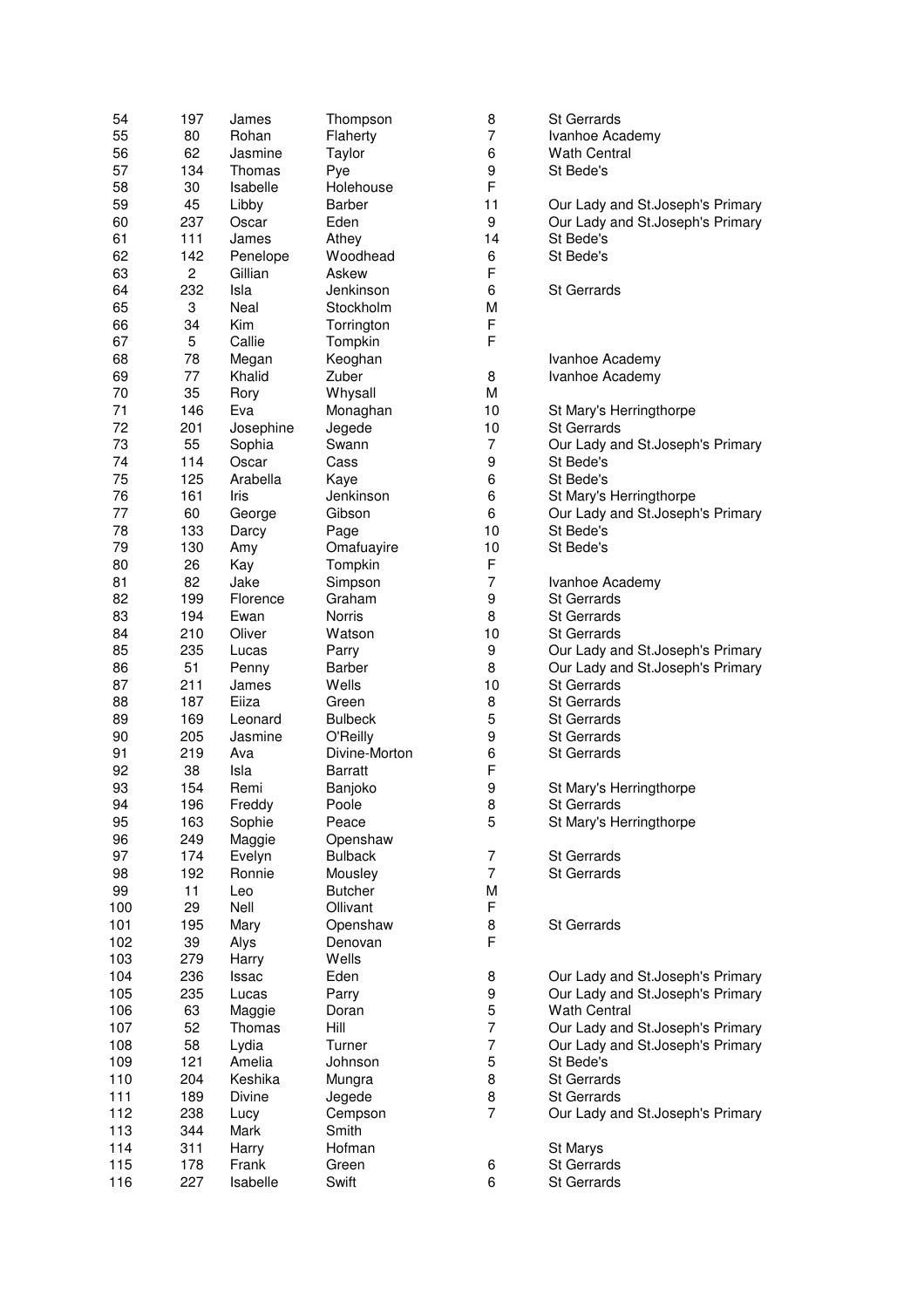| 117 | 226 | Luca            | Swift           | 4                       | St Gerrards                      |
|-----|-----|-----------------|-----------------|-------------------------|----------------------------------|
| 118 | 228 | Felicity        | Neal            | 4                       | <b>St Gerrards</b>               |
| 119 | 109 | Jenson          | Dunwell         | 10                      | Newman                           |
| 120 | 317 | Poppy           | Staniforth      |                         | Swinton                          |
| 121 | 230 | Charlie         | Sutton          | 6                       | <b>St Gerrards</b>               |
| 122 | 231 | Max             | Jenkinson       | 9                       | <b>St Gerrards</b>               |
|     |     |                 | Jones           | $\overline{7}$          |                                  |
| 123 | 234 | Ronnie          |                 |                         | Our Lady and St.Joseph's Primary |
| 124 | 191 | Elliott         | Milner          | $\overline{7}$          | <b>St Gerrards</b>               |
| 125 | 233 | Fiona           | Jones           | 10                      | Our Lady and St.Joseph's Primary |
| 126 | 28  | Megan           | Proctor         | F                       |                                  |
| 127 | 183 | Lilia           | <b>Buchanan</b> | 8                       | <b>St Gerrards</b>               |
| 128 | 185 | Annabelle       | Drury           | 8                       | <b>St Gerrards</b>               |
| 129 | 193 | Ewan            | Norris          | 8                       | <b>St Gerrards</b>               |
| 130 | 172 | Poppy           | Morris          | 5                       | <b>St Gerrards</b>               |
| 131 | 247 | Charlie         | Carrack         |                         |                                  |
| 132 | 65  | Zack            | Oliver          | 6                       | <b>Wath Central</b>              |
| 133 | 126 | Teddy           | Kelly           | $\overline{\mathbf{4}}$ | St Bede's                        |
| 134 | 73  | Chisomo         | Katambo         | 10                      | <b>Wath Central</b>              |
|     |     |                 |                 |                         |                                  |
| 135 | 72  | Kobe            | Winder          | 10                      | <b>Wath Central</b>              |
| 136 | 68  | Eryn            | Nowell          | $\overline{7}$          | <b>Wath Central</b>              |
| 137 | 242 | Lola            | Griffiths       | 14                      | <b>Wath Central</b>              |
| 138 | 144 | Verity          | Woolley         | 7                       | St Bede's                        |
| 139 | 124 | <b>Beatrice</b> | Kaye            | 7                       | St Bede's                        |
| 140 | 6   | Ganiat          | Oshodi-Shidi    | F                       |                                  |
| 141 | 70  | Coby            | Oliver          | 10                      | <b>Wath Central</b>              |
| 142 | 83  | Izzy            | Donnell         | 8                       | Ivanhoe Academy                  |
| 143 | 158 | Paulina         | Kurowska        | 5                       | St Mary's Herringthorpe          |
| 144 | 56  | Arthur          | Moreton         | $\overline{7}$          | Our Lady and St.Joseph's Primary |
|     |     |                 |                 | 7                       | <b>St Gerrards</b>               |
| 145 | 225 | Joseph          | Nightingale     |                         |                                  |
| 146 | 173 | Jayden          | <b>Browne</b>   | 7                       | <b>St Gerrards</b>               |
| 147 | 12  | Paul            | Townsley        | M                       |                                  |
| 148 | 181 | Heidi           | Poole           | 6                       | <b>St Gerrards</b>               |
| 149 | 171 | Zach            | Longden-Nutt    | 5                       | <b>St Gerrards</b>               |
| 150 | 21  | Caitlin         | Denovan         | F                       |                                  |
| 151 | 54  | Elsa            | Love            | 6                       | Our Lady and St.Joseph's Primary |
| 152 | 61  | Emily           | Bloomer         |                         | Our Lady and St.Joseph's Primary |
| 153 | 53  | Baylen          | Sayles          | 6                       | Our Lady and St.Joseph's Primary |
| 154 | 182 | Rebecca         | Thompson        | 6                       | <b>St Gerrards</b>               |
| 155 | 175 | Rose            | Drury           | 6                       | <b>St Gerrards</b>               |
| 156 | 27  | Henry           | <b>Dodds</b>    | M                       |                                  |
| 157 | 32  | Noah            | Dodds           | M                       |                                  |
| 158 | 97  | Aaron           | Hopkins         | 11                      | Newman                           |
|     |     |                 |                 | 5                       |                                  |
| 159 | 131 | Divine          | Osamuyi Osunde  |                         | St Bede's                        |
| 160 | 132 | David           | Osamuyi Osunde  | 5                       | St Bede's                        |
| 161 | 129 | Scarlett        | O'Connor        | 8                       | St Bede's                        |
| 162 | 116 | Wilf            | Donnelly        | 8                       | St Bede's                        |
| 163 | 115 | Seth            | Donnelly        | 7                       | St Bede's                        |
| 164 | 155 | Harry           | Vickers         | 9                       | St Mary's Herringthorpe          |
| 165 | 244 | Ruby            | Dalton          | 9                       | <b>Wath Central</b>              |
| 166 | 387 | Olivere         | McGowan         |                         |                                  |
| 167 | 107 | Maisie          | Harrison        | 12                      | Newman                           |
| 168 | 352 | Tommy           | Harrison        |                         | Milton                           |
| 169 | 168 | Jensen          | <b>Brown</b>    | 15                      | <b>Talbert School</b>            |
| 170 | 64  | Caitlyn         | Nowell          | 6                       | <b>Wath Central</b>              |
| 171 |     | Alexander       |                 | M                       |                                  |
|     | 4   |                 | Hague           |                         |                                  |
| 172 | 25  | Helen           | Hawley-Hague    | F                       |                                  |
| 173 | 42  | Tristan         | Hague           | M                       |                                  |
| 174 | 243 | Amelia          | Eden            | 3                       | <b>Wath Central</b>              |
| 175 | 66  | Rowan           | Seiles          | 5                       | <b>Wath Central</b>              |
| 176 | 67  | William         | Bryan           | 5                       | <b>Wath Central</b>              |
| 177 | 340 | Emily           | Buchanan        |                         | St Gerards                       |
| 178 | 112 | Laycie-Dee      | Blamire         | 8                       | St Bede's                        |
| 179 | 75  | JJ              | Dodds           |                         | Ivanhoe Academy                  |